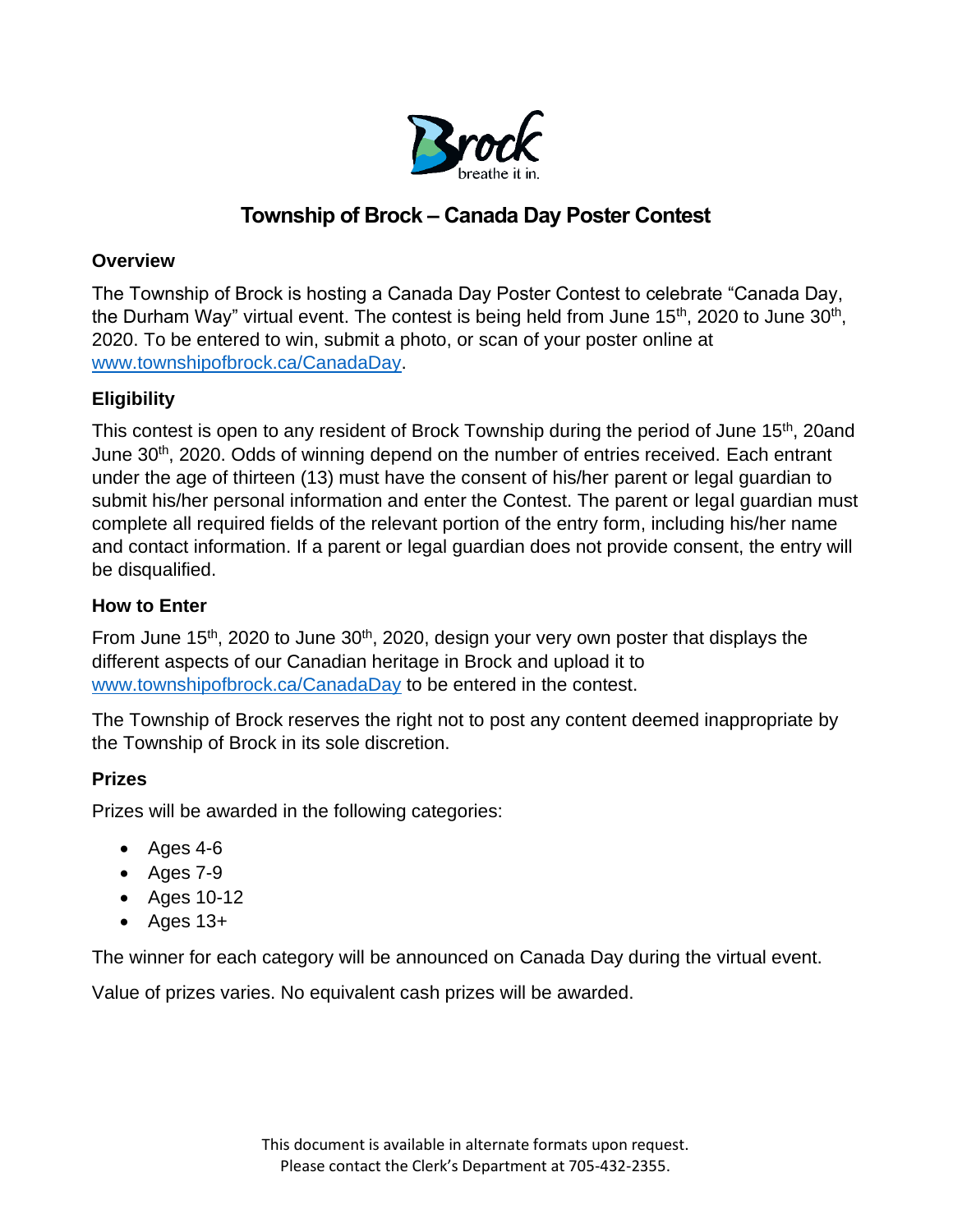### **Winning Notification**

All winners will be notified by email and their posters will be featured on [www.townshipofbrock.ca/CanadaDay](http://www.townshipofbrock.ca/CanadaDay) for the month of July. Winners will be announced on July 1, 2020 during our virtual event. Winners will have 15 days to claim their prize from the Township of Brock Municipal Office. \* Please note the Township Office is closed for the public, but arrangements can be made for curbside pickup.

#### **Release of Liability / Privacy & Consent to Publicity**

By accepting a contest prize, the winner: confirms compliance with these contest rules; acknowledges that the prize is non- transferable (except as provided for herein and solely at the Township's absolute discretion) and must be accepted as awarded or otherwise except where stated; and releases the Township of Brock, and all of its directors, officers, employees and agents, from and against all liability in connection with the contest and/or the awarding and/or use of any contest prize.

By entering the contest and for the sole purpose of the Township's administration of the contest, you consent to the collection of your personal information by the Township of Brock. Personal information is collected under the authority of the Municipal Freedom of Information and Protection of Privacy Act, R.S.O. c.F.31, S. 31 (2).

By entering the contest you agree for any purpose and at any time in the future, without any fee or other form of compensation, to have your entry:

- displayed at any Township of Brock location
- used in the Township of Brock's print and electronic communications materials
- used in the Township of Brock's advertising and promotional materials;
- published in the Brock Citizen, and/or
- be uploaded to the Township of Brock website and social media outlets.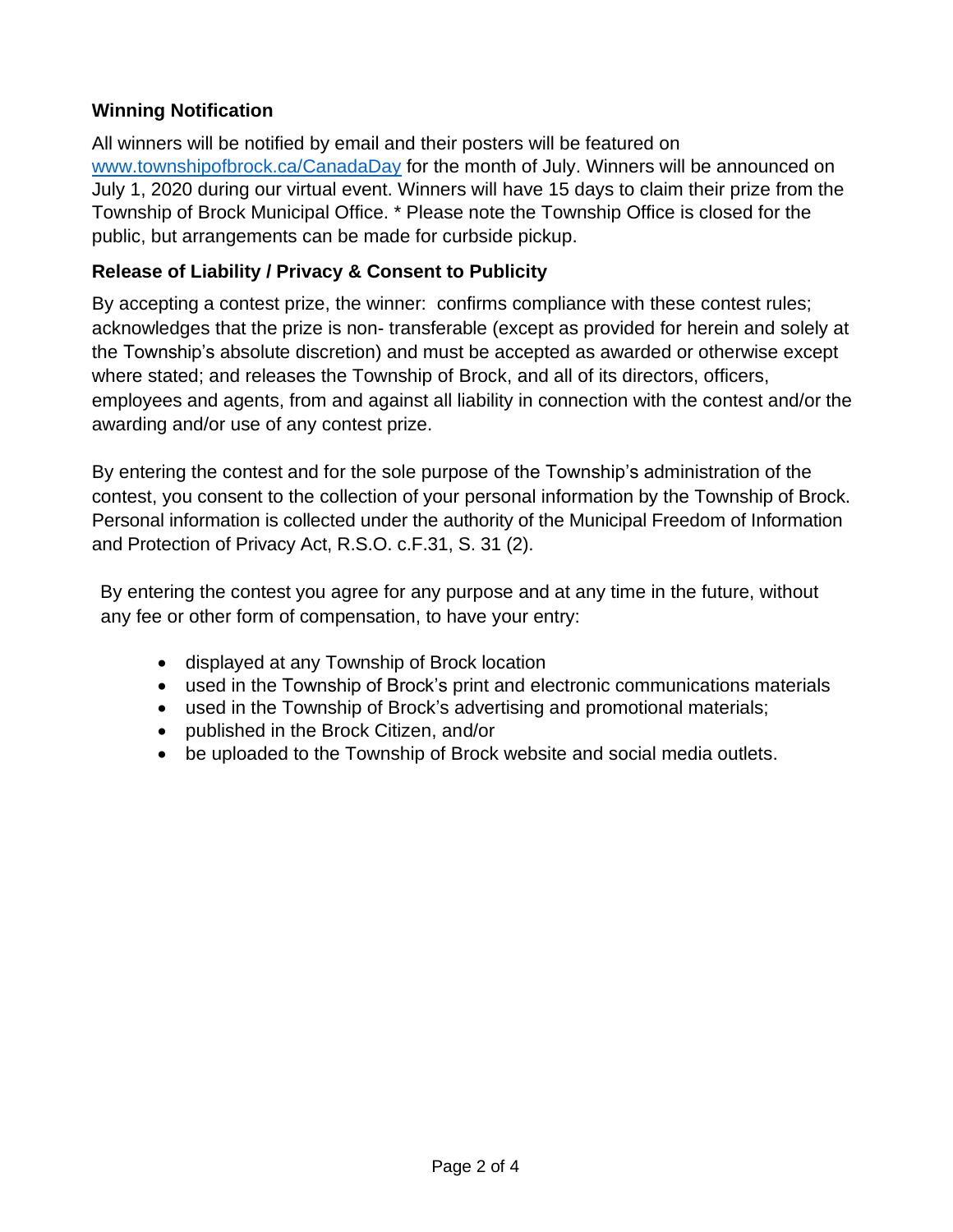# **Limitations of Liability**

By participating in the contest, you agree to hold harmless the Township of Brock and its employees, agents and representatives from any and all damages, injuries, claims, causes of actions, or losses of any kind resulting from your participation in this contest, or attempted participation in the contest and any contest prize, including, without limitation the administration of the contest, the selection and confirmation of any contest winners, the arranging, awarding and use of any contest prize, and infringement of another person's intellectual property rights. You also release the Township of Brock and its employees, agents and representatives from any responsibility or liability for any damages, injuries, claims, causes of actions, or losses of any kind you may incur or suffer arising in whole or in part from your participation in this contest.

# **General**

This Contest will be run in accordance with these contest rules, which shall be subject to amendment by the Township of Brock without notice. Entrants must comply with these contest rules and will be deemed to have received and understood these rules by participating in this contest. The terms of this contest, as set out in these rules, are not subject to amendment or counter-offer, except as set out herein. This contest is subject to all applicable federal, provincial and municipal laws and regulations.

### Cancel and Amend

The Township of Brock reserves the right to cancel, modify, or suspend this contest or to amend the contest rules at any time and in any way, without prior notice, for any reason whatsoever. Without limiting the foregoing, if for any reason the contest is not capable of running as originally planned, for example, as a result of tampering or infection by computer virus, bug, corruption, security breach, or other cause beyond the contest's reasonable control, the Township of Brock reserves the right to cancel or suspend the contest and/or conduct a random draw from all previously received eligible entries.

# **Conduct**

The Township of Brock reserves the right, in its absolute discretion, to disqualify without notice any entrant that they find to be: violating the contest rules; tampering or attempting to tamper with the entry process or the operation of the contest or any contest website; acting in an unsportsmanlike or disruptive manner, or with the intent to annoy, abuse, threaten or harass any other person; or attempting to undermine the legitimate operation of the contest. Any attempt by an entrant or any other individual to undermine the legitimate operation of this contest may be a violation of criminal and/or civil laws. Should any such attempt be made, the Township reserves the right to seek remedies and damages to the fullest extent permitted by law, including criminal prosecution, and to ban or disqualify an entrant from this contest and any future contests.